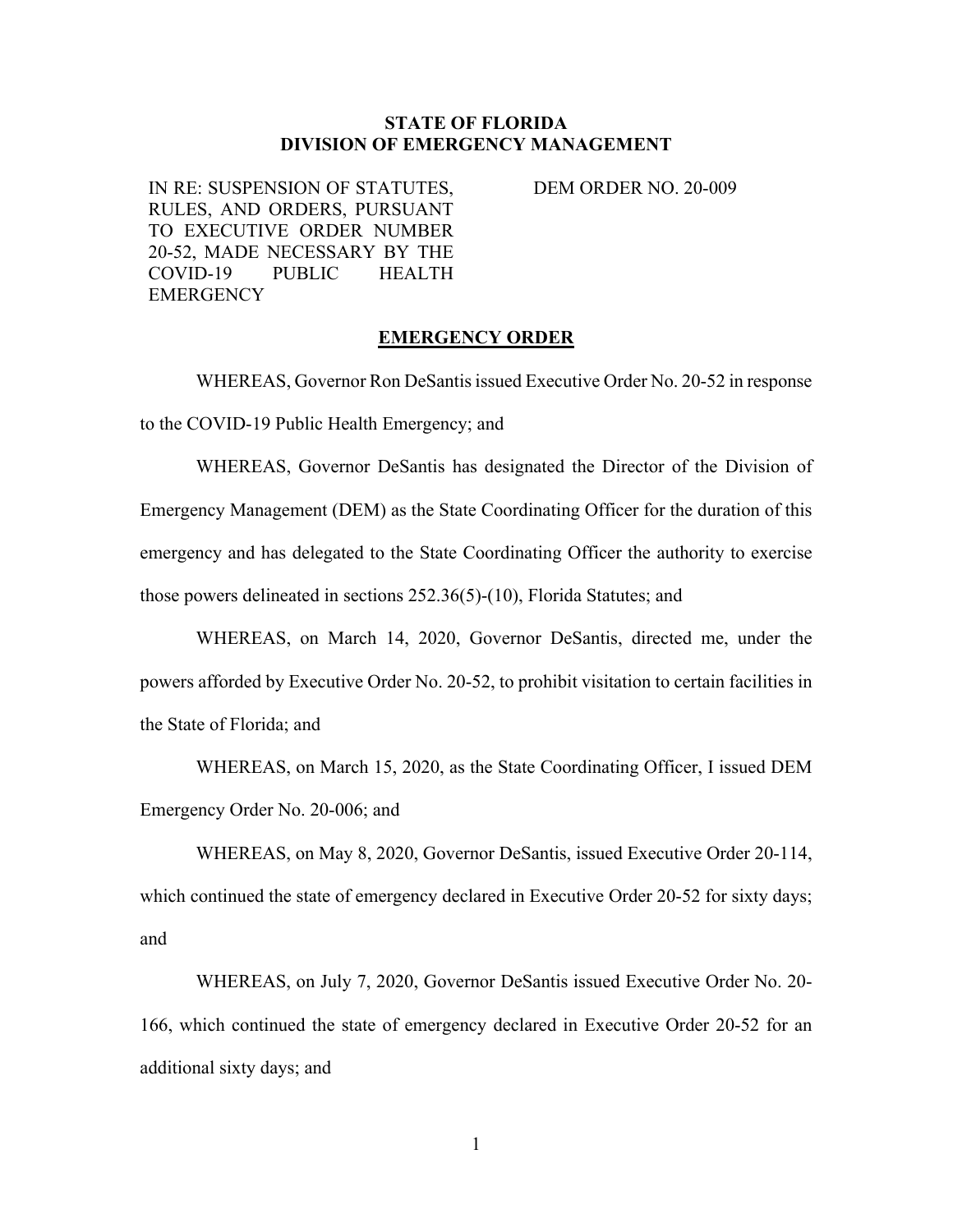WHEREAS, on May 18, 2020, I issued DEM Order No. 20-007, which reaffirmed and ratified the restrictions in DEM Order No. 20-006; and

WHEREAS, on September 1, 2020, Governor DeSantis, directed me, under the powers afforded by Executive Order No. 20-52, to make revisions of visitation restrictions to address the current state of emergency.

NOW, THEREFORE, I, JARED MOSKOWITZ, hereby find that DEM's timely performance of disaster response functions related to the COVID-19 Public Health Emergency is hindered by the application of procedures imposed by statute, rule, and/or order.

Pursuant to Section 2 of Executive Order No. 20-52, I hereby suspend subsections 393.13(4)(a)3., 394.459(5)(c) and (d), 400.022(1)(b), 429.28(1)(d), 429.85(1)(d), and 916.107(5)(c), Florida Statutes, as well as any other statute or rule not specifically cited herein, to the extent the provisions of those statutes conflict with the visitation restrictions or permissions provided below. For purposes of this order, facilities include: Group Home Facilities as provided under chapter 393, Florida Statutes, Agency for Persons with Disabilities-licensed Foster-Care Facilities under chapter 393, Florida Statutes, Developmental Disability Centers as provided under chapter 393, Florida Statutes, Adult Mental Health and Treatment Facilities as provided under chapter 394, Florida Statutes, Long-Term Care Hospitals as provided under chapter 395, part I, Florida Statutes, Nursing Homes as provided under chapter 400, Florida Statutes, Homes for Special Services as provided under chapter 400, Florida Statutes, Transitional Living Facilities as provided under chapter 400, Florida Statutes, Intermediate Care Facilities for the Developmentally Disabled as provided under chapter 400, Florida Statutes, Assisted Living Facilities as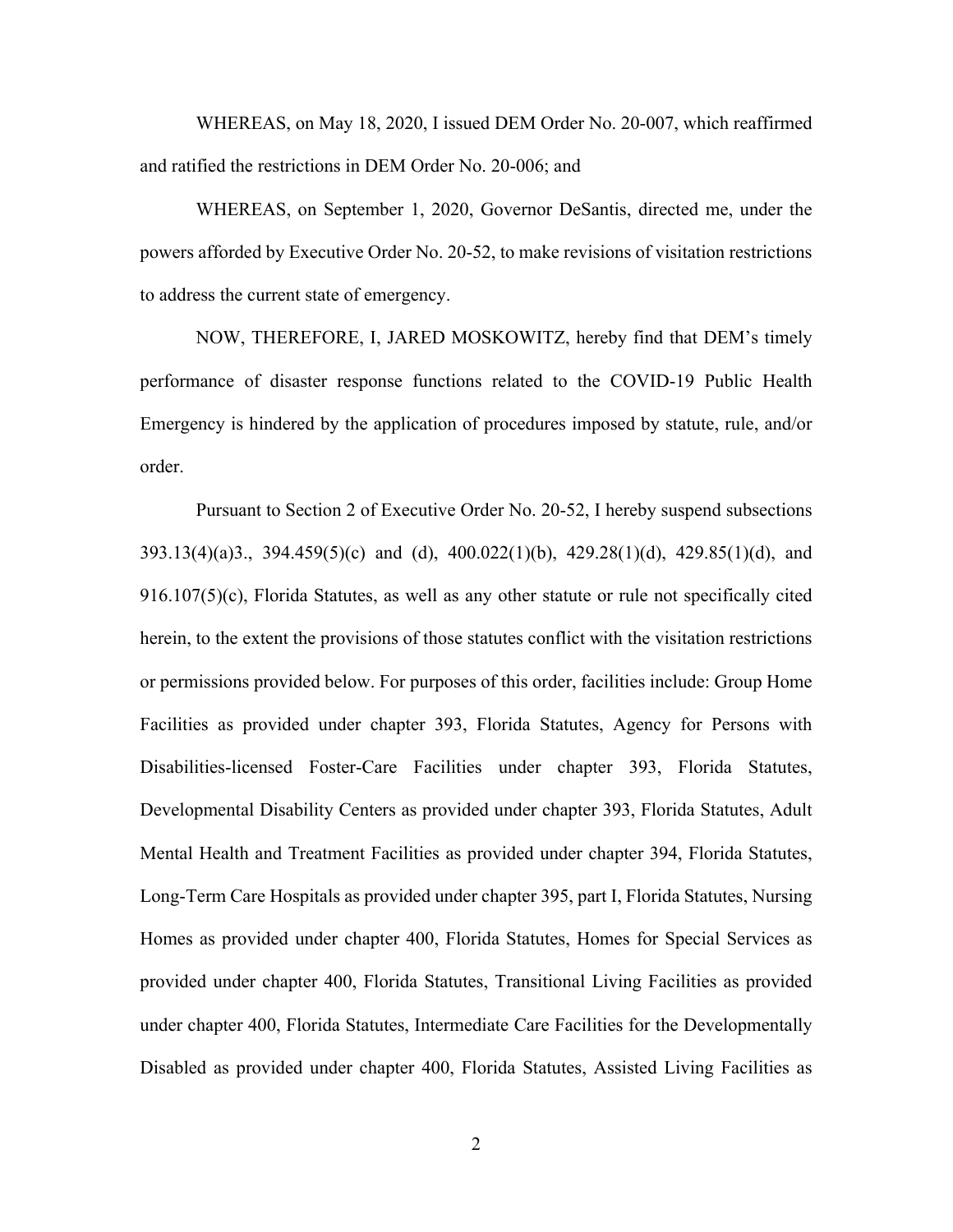provided under chapter 429, Florida Statutes, Adult Family-Care Homes as provided under chapter 429, Florida Statutes, Adult Forensic and Civil Facilities as provided under chapter 916, Florida Statutes, and Civil Facilities as provided under chapter 394, Florida Statutes. This order applies until the expiration of Executive Order No. 20-52, including any extension thereof.

This Order supersedes DEM Orders Nos. 20-006 and 20-007 and applies as follows:

1. Every facility must continue to prohibit the entry of any individual to the facility except in the following circumstances listed below within this Section. All facilities must require any individual who is entering the facility and who will have physical contact with any resident to wear PPE pursuant to the most recent CDC guidelines. Persons without physical contact with any resident must wear a face mask.

- A. Family members, friends, and individuals visiting residents in endof-life situations only;
- B. Hospice or palliative care workers caring for residents in end-of-life situations;
- C. Any individuals or providers giving necessary health care to a resident, provided that such individuals or providers (1) comply with the most recent Centers for Disease Control and Prevention (CDC) requirements for PPE, (2) are screened for signs and symptoms of COVID-19 prior to entry, and (3) comply with the most recent infection control requirements of the CDC and the facility;
- D. Facility staff;
- E. Facility residents;
- F. Attorneys of Record for a resident in an Adult Mental Health and Treatment Facility or forensic facility for court related matters if virtual or telephonic means are unavailable;
- G. Public Guardians as set forth in chapter 744, Florida Statutes,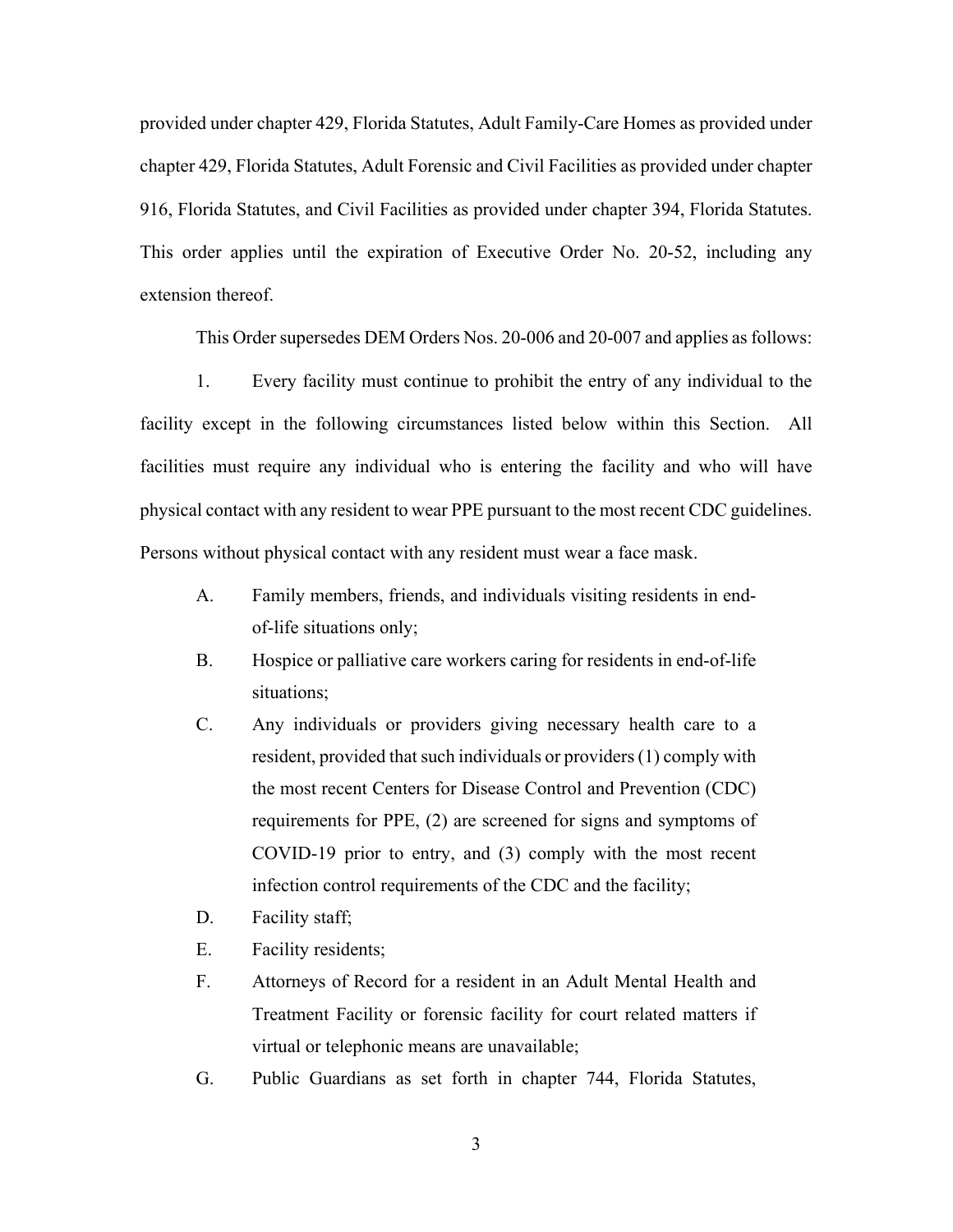Professional Guardians as defined by subsection 744.102(17), Florida Statutes and their professional staff pursuant to subsection 744.361(14), Florida Statutes;

- H. Representatives of the federal or state government seeking entry as part of his or her official duties, including, but not limited to, Long-Term Care Ombudsman program, representatives of the Department of Children and Families, the Department of Health, the Department of Elderly Affairs, the Agency for Health Care Administration, the Agency for Persons with Disabilities, a protection and advocacy organization under 42 U.S.C. §15041, the Office of the Attorney General, any law enforcement officer, and any emergency medical personnel;
- I. Essential caregivers and compassionate care visitors who meet the following definitions and satisfy the following criteria:
	- i. Essential caregivers are those who have been given consent by the resident or his or her representative to provide services and/or assistance with activities of daily living to help maintain or improve the quality of care or quality of life for a facility resident. Essential caregivers include persons who provided services before the pandemic and those who request to provide services.
		- 1. Care or services provided by essential caregivers must be identified in the plan of care or service plan and may include bathing, dressing, eating, and/or emotional support.
	- ii. Compassionate care visitors provide emotional support to help a resident deal with a difficult transition or loss, upsetting event, or end-of-life. Compassionate care visitors may be allowed entry into facilities on a limited basis for these specific purposes.
	- iii. Each resident or his or her representative may designate up
		- 4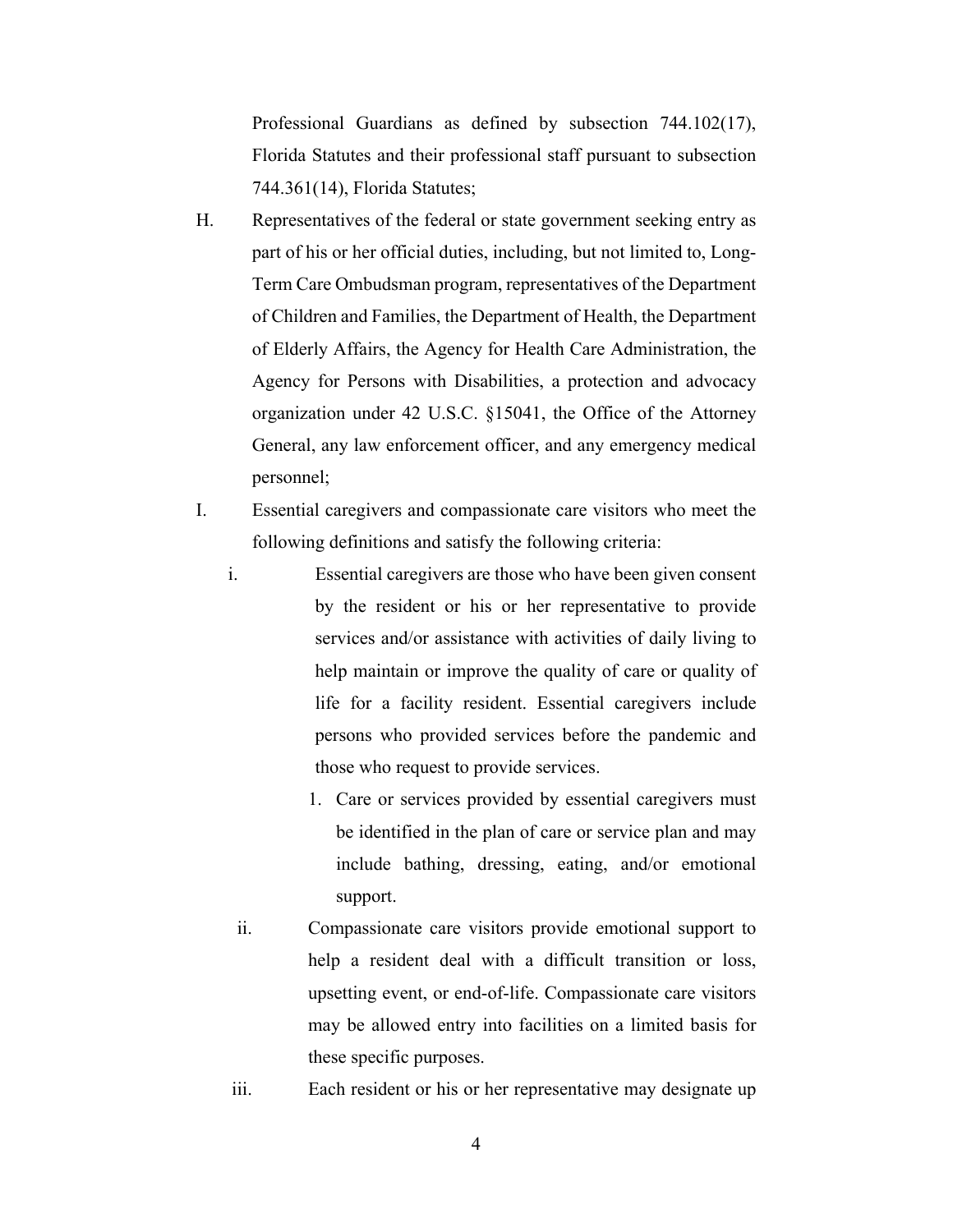to two (2) essential caregivers and up to two (2) compassionate care visitors. Other than in end-of-life situations, a resident may be visited by one (1) such visitor at a time; however, an intermediate care facility or Agency for Persons with Disabilities licensed foster-care or group home facility may allow up to two (2) such visitors at a time. iv. Regarding essential caregivers and compassionate care visitors, the facility shall:

- 1. Establish policies and procedures for designation and utilizations of essential caregivers and compassionate care visitors.
- 2. Set a limit on the total number of visitors allowed in the facility based on the ability of staff to safely screen and monitor visitation.
- 3. Develop an agreeable schedule in concert with the resident and visitor, including evening and weekends, to accommodate work or childcare barriers.
- 4. Provide infection prevention and control training, including training on proper use of personal protective equipment (PPE), hand hygiene, and social distancing.
- 5. Designate key staff to support infection prevention and control training.
- 6. Screen general visitors to prevent possible introduction of COVID-19;
- 7. Maintain a visitor log for signing in and out.
- 8. Prohibit visits, except for compassionate care visits, if the resident is quarantined or if the resident is positive for or shows symptoms of COVID-19.
- 9. Monitor visitor adherence to appropriate use of face masks, PPE, and social distancing.
- 10. After attempts to mitigate concerns, restrict or revoke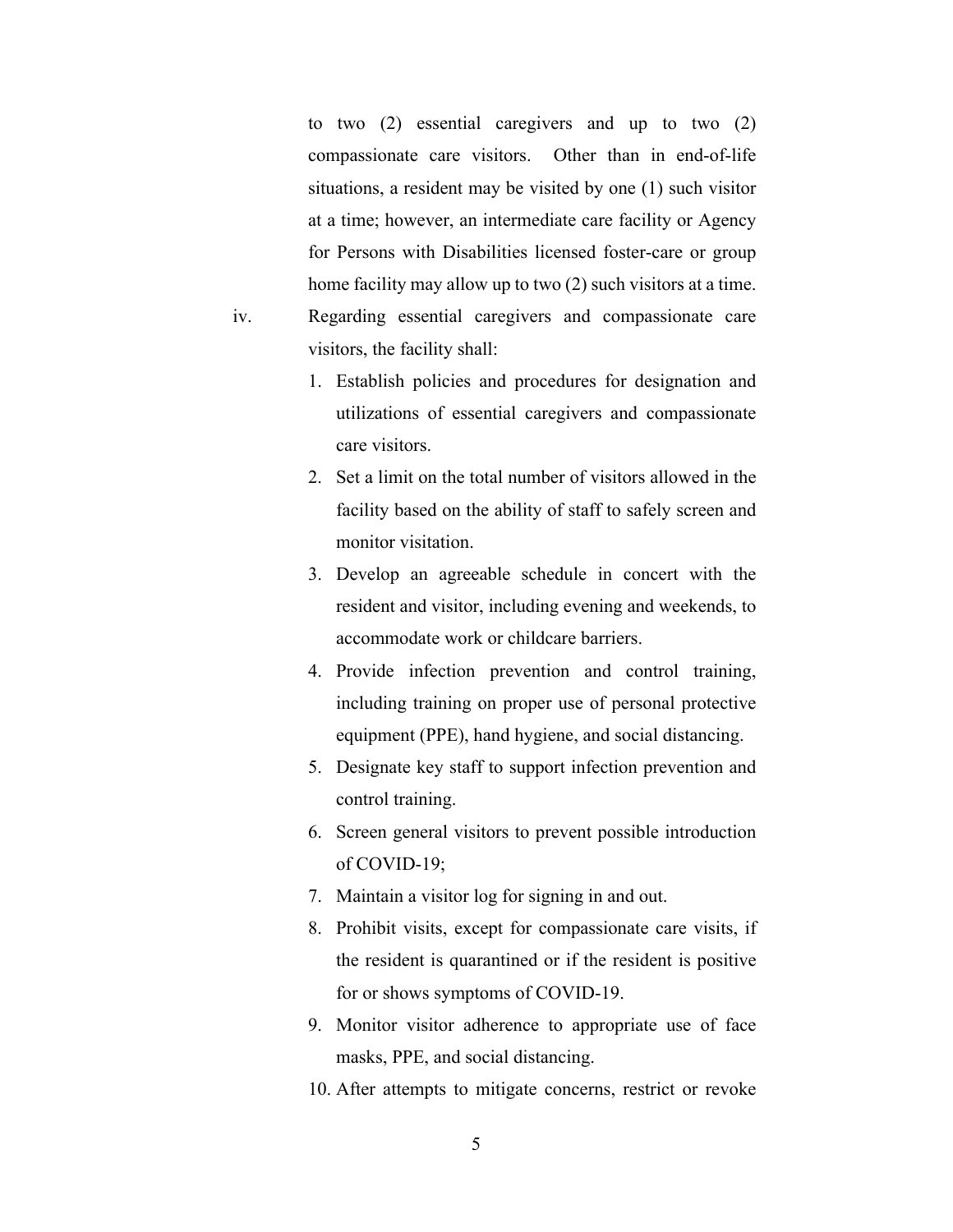visitation if the essential caregiver or compassionate care visitor fails to follow infection prevention and control requirements or other COVID-19-related rules of the facility.

- v. Essential caregivers and compassionate care visitors shall:
	- 1. Wear a surgical mask and other PPE as appropriate. PPE for essential caregivers and compassionate care visitors must be consistent with the most recent CDC guidance for health care workers.
	- 2. Participate in facility-provided training on infection prevention and control, use of PPE, use of masks, hand sanitation, and social distancing, and sign acknowledgement of completion of training and adherence to the facility's infection prevention and control policies.
	- 3. Comply with facility-provided COVID-19 testing, if offered;
	- 4. Provide care or visit in the resident's room or in facilitydesignated areas within the building.
	- 5. Maintain social distance of at least six feet with staff and other residents and limit movement in the facility.
- vi. The facility may require essential caregivers and compassionate care visitors to submit to facility-provided COVID-19 testing so long as use of testing is based on the most recent CDC and U.S. Food and Drug Administration (FDA) guidance.
- J. General visitors, *i.e.* individuals other than essential caregivers or compassionate care visitors, under the criteria detailed below.
	- i. To accept general visitors, the facility must meet the following criteria:
		- 1. Other than in a dedicated wing or unit that accepts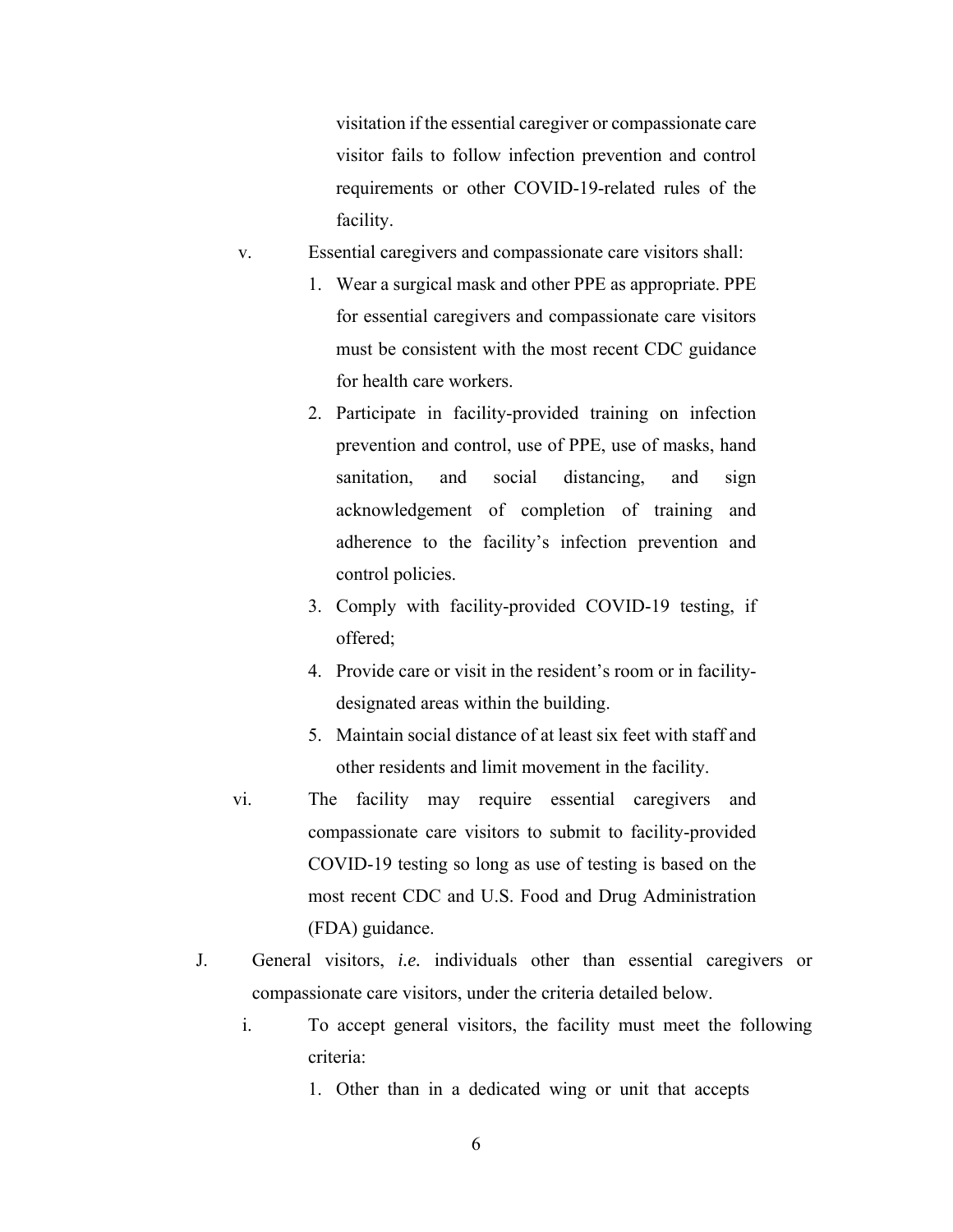COVID-19 cases from the community, the facility must have no new facility-onset of resident COVID-19 cases in the previous fourteen (14) days;

- 2. The facility must have fourteen (14) days with no new facility-onset of staff COVID-19 cases where a positive staff person was in the facility in the ten (10) days prior to the positive test;
- 3. Sufficient staff to support management of visitors;
- 4. Adequate PPE for staff, at a minimum;
- 5. Adequate cleaning and disinfecting supplies; and
- 6. Adequate capacity at referral hospitals for the facility.
- ii. General visitors must:
	- 1. Be eighteen (18) years of age or older;
	- 2. Wear a face mask and perform proper hand hygiene;
	- 3. Sign a consent form noting understanding of the facility's visitation and infection prevention and control policies;
	- 4. Comply with facility-provided COVID-19 testing, if offered;
	- 5. Visit in a resident's room or other facility-designated area; and
	- 6. Maintain social distance of at least six feet with staff and residents, and limit movement in the facility.
- iii. Before allowing general visitors, the facility shall:
	- 1. Prohibit visitation if the resident receiving general visitors is quarantined, positive for COVID-19 and not recovered (as defined by most recent CDC guidance), or symptomatic for COVID-19;
	- 2. Screen general visitors to prevent possible introduction of COVID-19;
	- 3. Establish limits on the total number of visitors allowed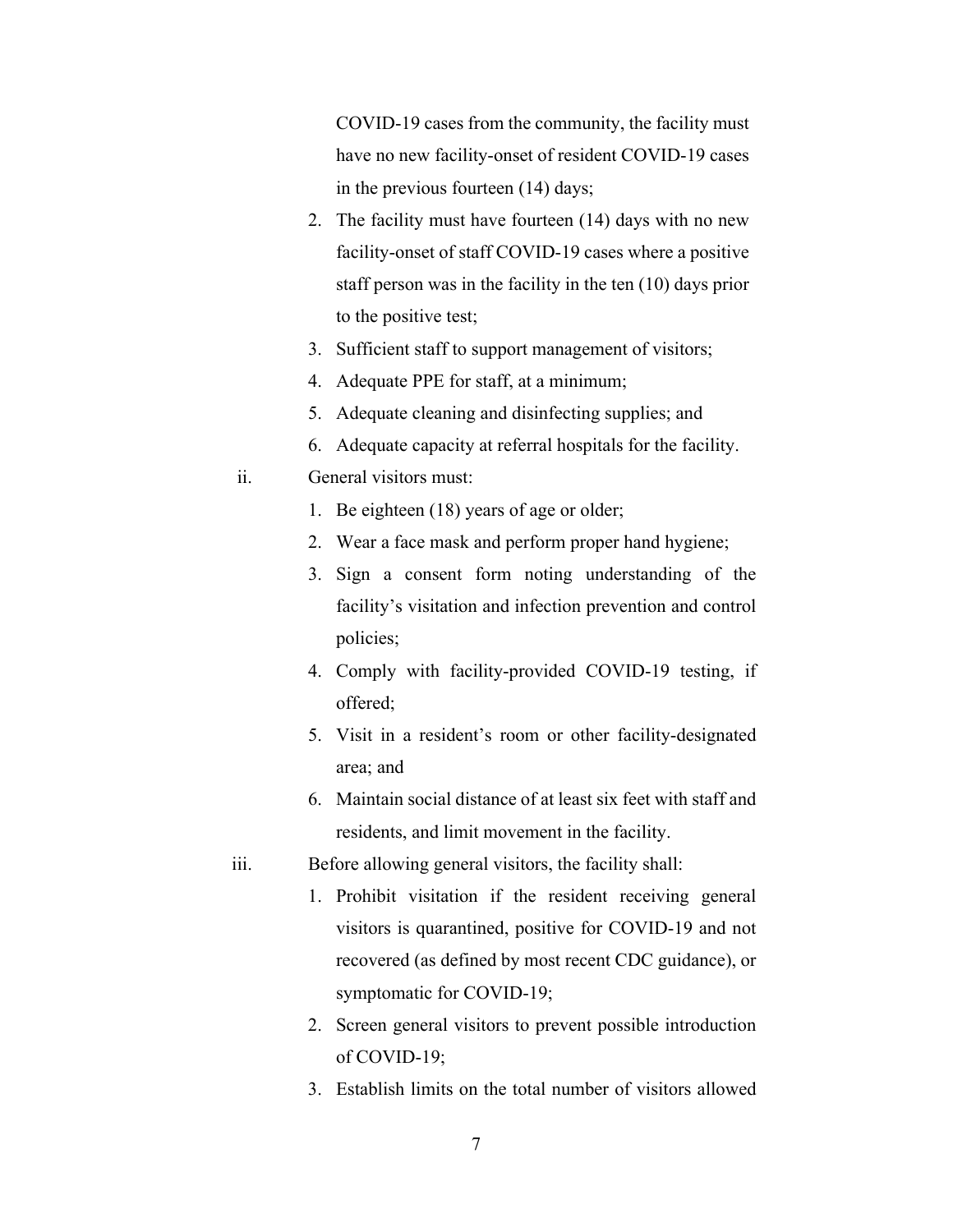in the facility based on the ability of staff to safely screen and monitor visitation, including limits on the length of visits, days, hours and number of visits per week;

- 4. Schedule visitors by appointment only;
- 5. Maintain a visitor log for signing in and out;
- 6. Immediately cease general visitation if a resident—other than in a dedicated wing or unit that accepts COVID-19 cases from the community—tests positive for COVID-19, or is exhibiting symptoms indicating that he or she is presumptively positive for COVID-19, or a staff person who was in the facility in the ten (10) days prior tests positive for COVID-19;
- 7. Monitor visitor adherence to appropriate use of masks, PPE, and social distancing;
- 8. Notify and inform residents and their representatives of any changes in the facility's visitation policy;
- 9. Clean and disinfect visiting areas between visitors and maintain handwashing or sanitation stations; and
- 10. Designate staff to support infection-prevention and control education of visitors on use of PPE, use of masks, hand sanitation, and social distancing.
- iv. Facilities allowing general visitation shall enable general visitation as described in either or both paragraphs 1 and 2 below:
	- 1. Provide outdoor visitation spaces that are protected from weather elements, such as porches, courtyards, patios, or other covered areas that are protected from heat and sun, with cooling devices if needed.
	- 2. Create indoor visitation spaces for residents in a room that is not accessible by other residents, or in the resident's private room if the resident is bedbound and for health reasons cannot leave his or her room.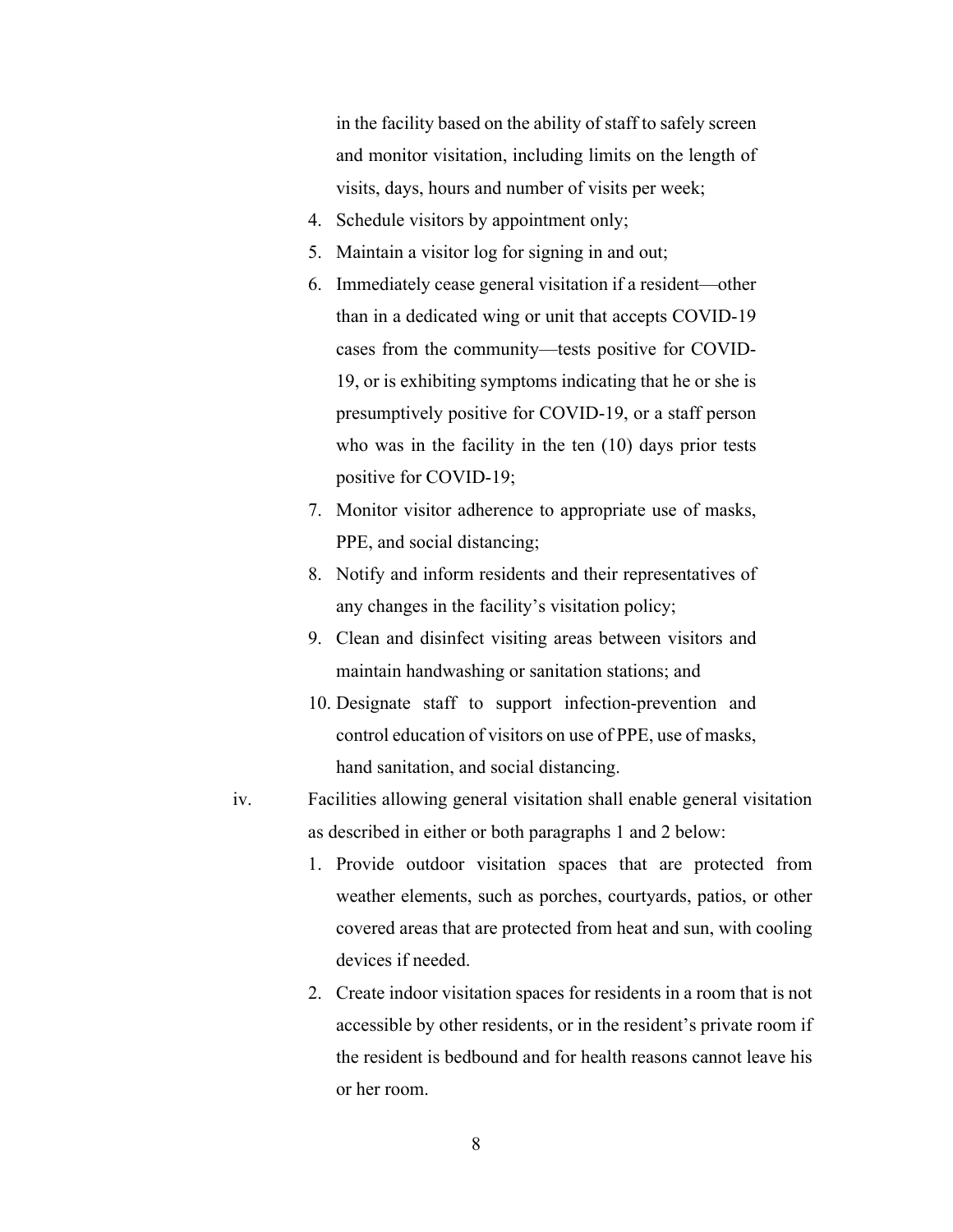- v. Each resident or his or her representative may designate up to five (5) general visitors. A resident may be visited by no more than two (2) general visitors at a time.
- vi. Each facility may require general visitors to submit to facilityprovided COVID-19 testing so long as use of testing is based on the most recent CDC and FDA guidance.
- K. Barbers and beauty salons may resume services to residents with the following precautions:
	- i. Services are permissible only if:
		- 1. Other than in a dedicated wing or unit that accepts COVID-19 cases, the facility has had no new facilityonset of resident COVID-19 cases in the previous fourteen (14) days; and
		- 2. Fourteen (14) days have passed with no new staff COVID-19 cases where a positive staff person was in the facility in the ten (10) days prior to the positive test.
	- ii. Barbers and salon staff must wear surgical masks, gloves, practice hand hygiene, and follow the same requirements as essential caregivers;
	- iii. Waiting customers must follow social distancing guidelines;
	- iv. Residents receiving services must wear face masks;
	- v. Services are only provided to facility residents, not outside clients or guests;
	- vi. Services may not be provided to a resident who tests positive for COVID-19 or is exhibiting symptoms indicating that he or she is presumptively positive for COVID-19; and
	- vii. Service and salon areas must be properly cleaned and disinfected, and equipment must be sanitized between residents.

2. Individuals seeking entry to the facility, under the above section 1, will not be allowed to enter if they meet any of the screening criteria listed below:

A. Any person infected with COVID-19 who does not meet the most recent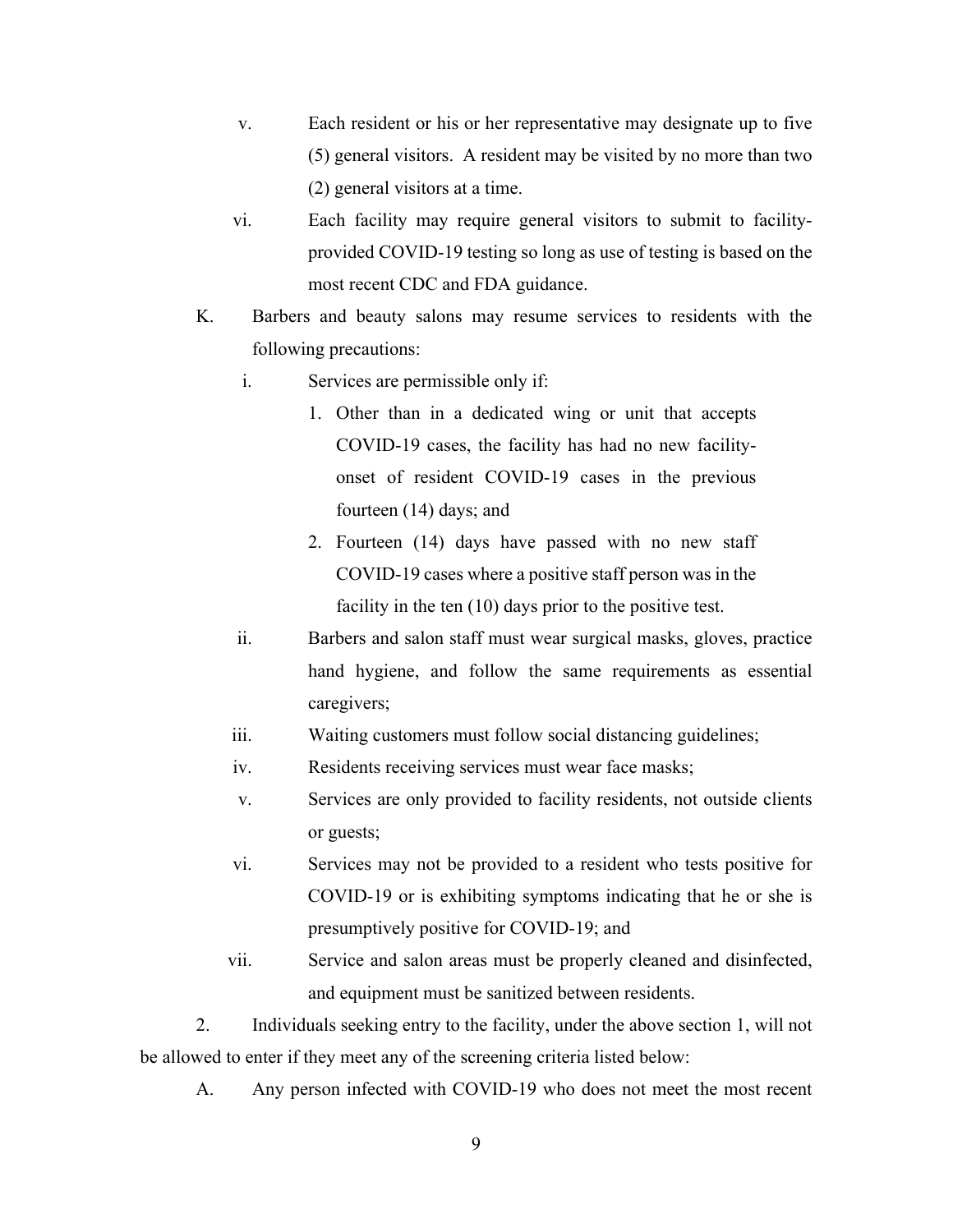criteria from the CDC to end quarantine.

- B. Any person showing, presenting signs or symptoms of, or disclosing the presence of a respiratory infection, including cough, fever, shortness of breath, sore throat, chills, headache, muscle pain, repeated shaking with chills, new loss of taste or smell, or any other COVID-19 symptoms identified by the CDC.
- C. Any person who has been in contact with any person(s) known to be infected with COVID-19, who does not meet the most recent criteria from the CDC to end isolation.

3. Residents leaving the facility temporarily for medical appointments or other activities, and residents receiving visits from health care providers, must wear a face mask, if tolerated by the resident's condition. All residents must be screened upon return to the facility. Eye protection should also be encouraged. Appointments should be scheduled through the facility or group home to ensure proper screening and adherence to infection control measures.

4. All visitors must immediately inform the facility if they develop a fever or symptoms consistent with COVID-19, or test positive for COVID-19 within fourteen (14) days of a visit to the facility.

5. Documentation showing compliance with the following requirements must be kept for all visitation within a facility:

- A. Individuals entering a facility must be screened. To achieve this purpose, a facility may use a standardized questionnaire or other form of documentation.
- B. The facility is required to maintain documentation of all non-resident individuals entering the facility. The documentation must contain:
	- i. Name of the individual entering the facility;
	- ii. Date and time of entry; and
	- iii. The screening mechanism used by the facility to conclude that the individual did not meet any of the enumerated screening criteria. This documentation must include the screening employee's printed name and signature.